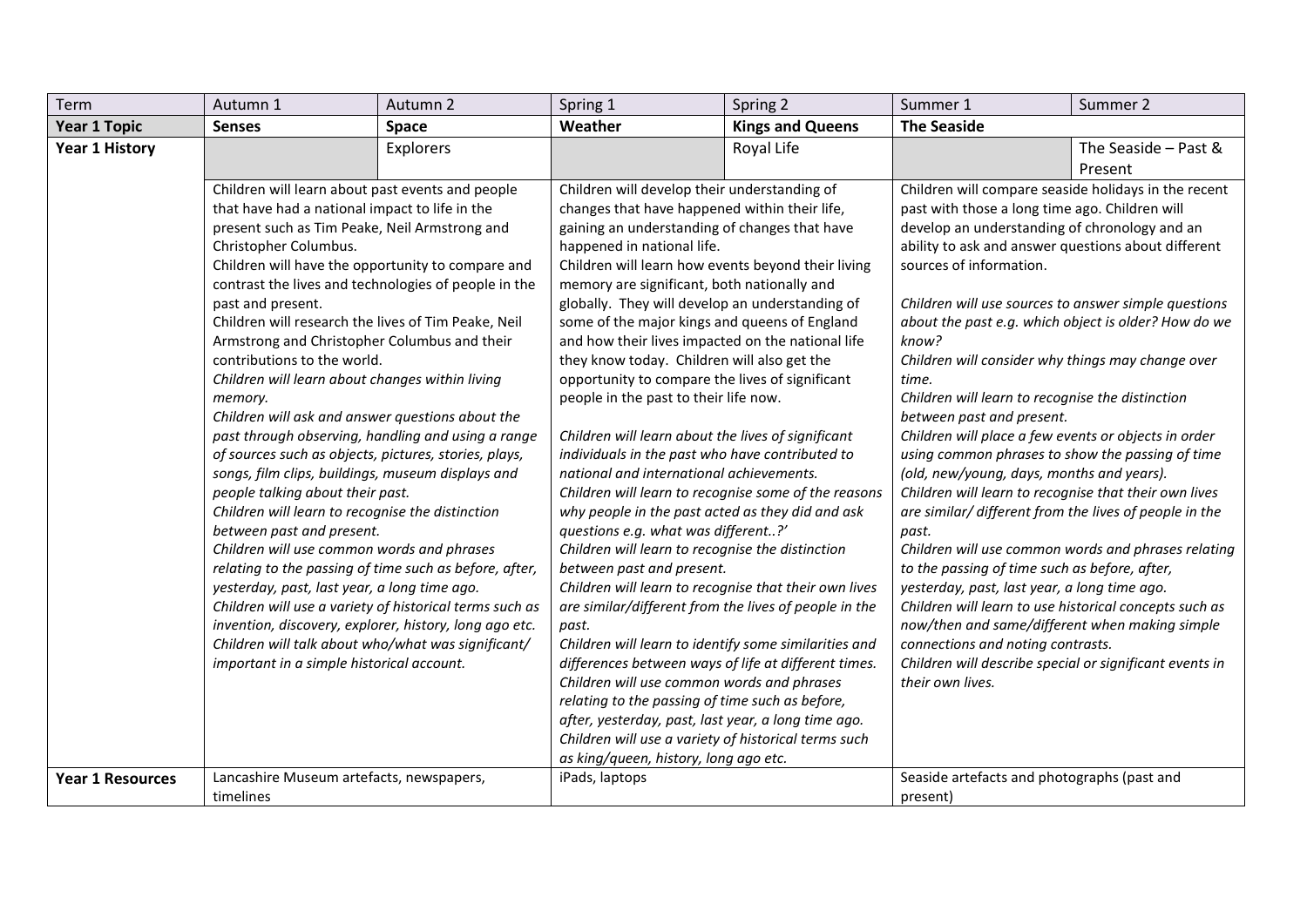| Term                    | Autumn 1                    | Autumn 2                                                                                                                                                                                                                                                                                                                                                                                                                                                                                                                                                                                                                                                                                                                                                                                                                                                                                                                                                                                                                                                                                                                            | Spring 1                                                                                                                                                                                                                                                                                                                                                                                                                                                                                                                                                                                                                                                                                                                                                                                                                                                                                                                                                                                                                                                                                                                                                                       | Spring 2                                                                                                                                                                                                                                                                                                                                                                                                                                                                                                                                                                                                                                                                                                                                                                                                                                                                                                                                                                                                                                                                                                                                                                                                                   | Summer         | Summer        |
|-------------------------|-----------------------------|-------------------------------------------------------------------------------------------------------------------------------------------------------------------------------------------------------------------------------------------------------------------------------------------------------------------------------------------------------------------------------------------------------------------------------------------------------------------------------------------------------------------------------------------------------------------------------------------------------------------------------------------------------------------------------------------------------------------------------------------------------------------------------------------------------------------------------------------------------------------------------------------------------------------------------------------------------------------------------------------------------------------------------------------------------------------------------------------------------------------------------------|--------------------------------------------------------------------------------------------------------------------------------------------------------------------------------------------------------------------------------------------------------------------------------------------------------------------------------------------------------------------------------------------------------------------------------------------------------------------------------------------------------------------------------------------------------------------------------------------------------------------------------------------------------------------------------------------------------------------------------------------------------------------------------------------------------------------------------------------------------------------------------------------------------------------------------------------------------------------------------------------------------------------------------------------------------------------------------------------------------------------------------------------------------------------------------|----------------------------------------------------------------------------------------------------------------------------------------------------------------------------------------------------------------------------------------------------------------------------------------------------------------------------------------------------------------------------------------------------------------------------------------------------------------------------------------------------------------------------------------------------------------------------------------------------------------------------------------------------------------------------------------------------------------------------------------------------------------------------------------------------------------------------------------------------------------------------------------------------------------------------------------------------------------------------------------------------------------------------------------------------------------------------------------------------------------------------------------------------------------------------------------------------------------------------|----------------|---------------|
| <b>Year 2 Topic</b>     | Local<br><b>Environment</b> | <b>People Who Help Us</b>                                                                                                                                                                                                                                                                                                                                                                                                                                                                                                                                                                                                                                                                                                                                                                                                                                                                                                                                                                                                                                                                                                           | Lighthouse Keeper's Lunch                                                                                                                                                                                                                                                                                                                                                                                                                                                                                                                                                                                                                                                                                                                                                                                                                                                                                                                                                                                                                                                                                                                                                      | <b>Victorians</b>                                                                                                                                                                                                                                                                                                                                                                                                                                                                                                                                                                                                                                                                                                                                                                                                                                                                                                                                                                                                                                                                                                                                                                                                          | <b>Animals</b> | <b>Africa</b> |
| <b>Year 2 History</b>   |                             | The Great Fire of London                                                                                                                                                                                                                                                                                                                                                                                                                                                                                                                                                                                                                                                                                                                                                                                                                                                                                                                                                                                                                                                                                                            | People From the Past - Grace<br>Darling & lifeboats                                                                                                                                                                                                                                                                                                                                                                                                                                                                                                                                                                                                                                                                                                                                                                                                                                                                                                                                                                                                                                                                                                                            | Victorian Life -<br>Home/work/school                                                                                                                                                                                                                                                                                                                                                                                                                                                                                                                                                                                                                                                                                                                                                                                                                                                                                                                                                                                                                                                                                                                                                                                       |                |               |
|                         |                             | Children will learn about the events<br>of the Great Fire of London and find<br>answers to their own questions.<br>Children will research and make<br>notes about a significant person from<br>the past (Samuel Pepys).<br>Children will learn about events<br>beyond living memory which are<br>significant nationally or globally.<br>Children will identify some of the<br>basic ways the past can be<br>represented e.g. through pictures.<br>Children will choose parts of stories<br>and other sources to show what they<br>know about significant people and<br>events.<br>Children will learn to recognise the<br>distinction between past and present.<br>Children will learn that their own lives<br>are similar/ different from the lives of<br>people in the past.<br>Children will use common words and<br>phrases relating to the passing of<br>time such as before, after, yesterday,<br>past, last year, a long time ago.<br>Children will retell simple stories<br>about people and events from the<br>past.<br>Children will talk about who/what<br>was significant/ important in a simple<br>historical account. | Children will learn about the life of<br>Grace Darling, what her life was like<br>and the circumstances and events of<br>her rescue of the survivors of the<br>Forfarshire. It then goes on to<br>consider how she subsequently came<br>to be nationally celebrated and is still<br>remembered today.<br>Children will learn about the lives of<br>significant individuals in the past who<br>have contributed to national and<br>international achievements.<br>Children will choose parts of stories<br>and other sources to show what they<br>know about significant people and<br>events.<br>Children will learn to recognise the<br>distinction between past and present.<br>Children will recognise that their own<br>lives are similar/ different from the<br>lives of people in the past.<br>Children will use common words and<br>phrases relating to the passing of<br>time such as before, after, yesterday,<br>past, last year, a long time ago.<br>Children will demonstrate simple<br>historical concepts and events<br>through speaking, role-play, and<br>picture stories.<br>Children will retell simple stories<br>about people and events from the<br>past. | Children will learn to learn about life<br>in a Victorian school, life as a child<br>worker in the Victorian era, and learn<br>about how wide the gap was<br>between the Victorian rich and the<br>poor. Children will learn about<br>Victorian jobs, including those for<br>children and describe an affluent<br>Victorian household.<br>Children will learn about significant<br>historical events, people and places in<br>the pupils' own locality.<br>Children will use sources to answer<br>simple questions about the past.<br>Children will consider why things may<br>change over time.<br>Children will learn to recognise the<br>distinction between past and present.<br>Children will place a few events or<br>objects in order using common<br>phrases to show the passing of time.<br>Children will recognise that their own<br>lives are similar/ different from the<br>lives of people in the past.<br>Children will use common words and<br>phrases relating to the passing of<br>time such as before, after, yesterday,<br>past, last year, a long time ago.<br>Children will use historical concepts<br>such as now/then and same/different<br>when making simple connections and<br>noting contrasts. |                |               |
| <b>Year 2 Resources</b> |                             | Lancashire Museum artefacts, fact<br>files, iPads                                                                                                                                                                                                                                                                                                                                                                                                                                                                                                                                                                                                                                                                                                                                                                                                                                                                                                                                                                                                                                                                                   | Musical instruments                                                                                                                                                                                                                                                                                                                                                                                                                                                                                                                                                                                                                                                                                                                                                                                                                                                                                                                                                                                                                                                                                                                                                            | iPads, Victorian toys                                                                                                                                                                                                                                                                                                                                                                                                                                                                                                                                                                                                                                                                                                                                                                                                                                                                                                                                                                                                                                                                                                                                                                                                      |                |               |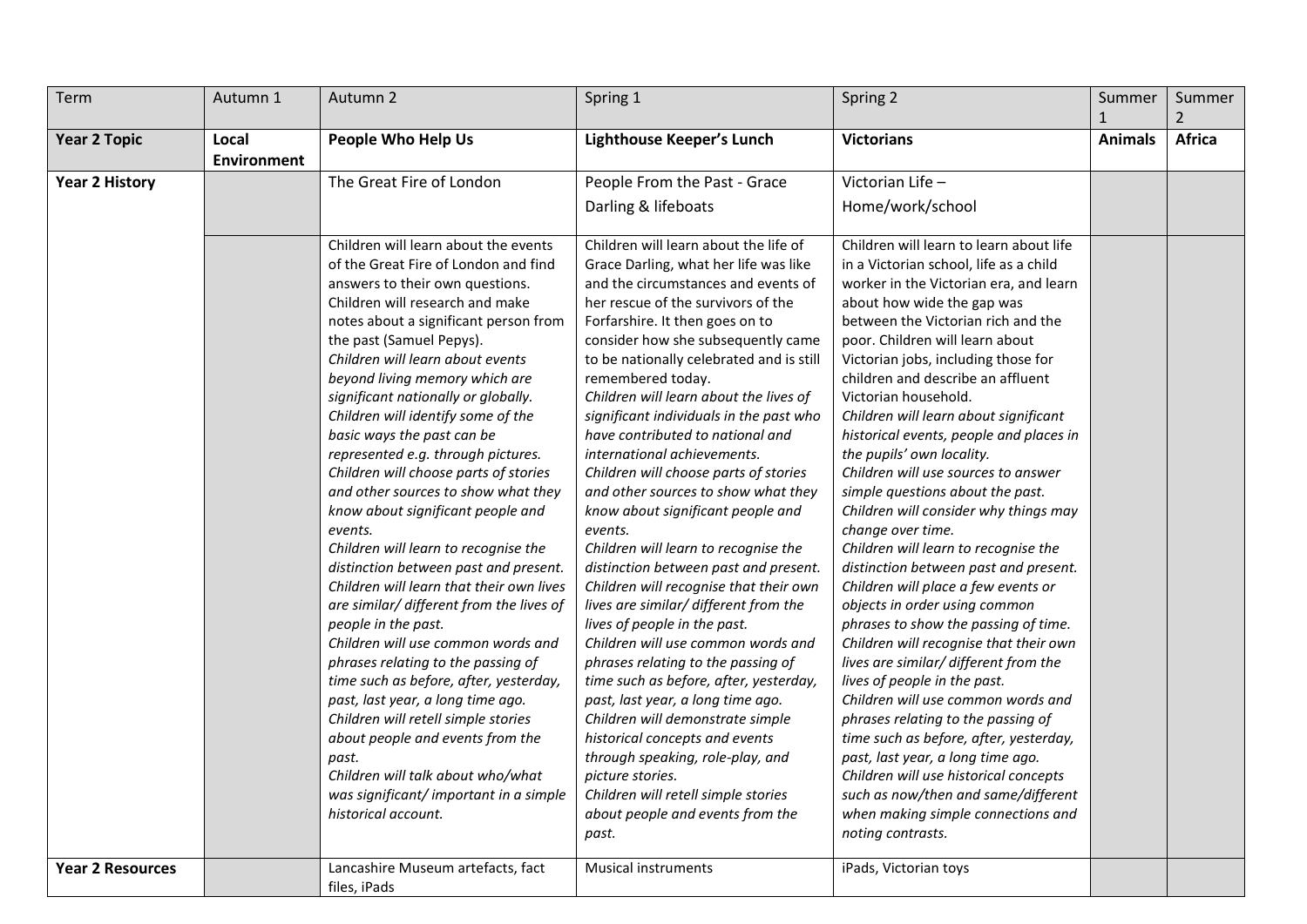| Term                                                                      | Autumn 1                                                                                                                                                                                                   | Autumn 2                                                | Spring 1                                                                                    | Spring 2                                             | Summer 1   | Summer 2 |  |
|---------------------------------------------------------------------------|------------------------------------------------------------------------------------------------------------------------------------------------------------------------------------------------------------|---------------------------------------------------------|---------------------------------------------------------------------------------------------|------------------------------------------------------|------------|----------|--|
| <b>Year 3 Topic</b>                                                       | Egypt                                                                                                                                                                                                      |                                                         | <b>Tudors</b>                                                                               |                                                      | Rainforest |          |  |
| <b>Year 3 History</b>                                                     | Ancient Egypt                                                                                                                                                                                              |                                                         | <b>Tudors</b>                                                                               |                                                      |            |          |  |
|                                                                           |                                                                                                                                                                                                            |                                                         |                                                                                             |                                                      |            |          |  |
|                                                                           | Children find out about the way of life of people                                                                                                                                                          |                                                         | Children will learn about the Tudors through the                                            |                                                      |            |          |  |
|                                                                           | living in ancient Egypt from archaeological                                                                                                                                                                |                                                         | story of Henry VIII's marriages. They will use a                                            |                                                      |            |          |  |
|                                                                           | discoveries. Children will develop their                                                                                                                                                                   |                                                         | variety of historical sources both written and                                              |                                                      |            |          |  |
|                                                                           | understanding of the characteristics of society;                                                                                                                                                           |                                                         | pictorial to ask and answer questions regarding                                             |                                                      |            |          |  |
|                                                                           | identifying their way of life, the role of and                                                                                                                                                             |                                                         | Henry VIII, the life of a Tudor monarch and the                                             |                                                      |            |          |  |
|                                                                           | treatment of the Pharaohs during life and after                                                                                                                                                            |                                                         | reasons for his actions and changes in his marital                                          |                                                      |            |          |  |
|                                                                           | death.                                                                                                                                                                                                     |                                                         | status.                                                                                     |                                                      |            |          |  |
|                                                                           | Children will learn about the achievements of the                                                                                                                                                          |                                                         |                                                                                             |                                                      |            |          |  |
|                                                                           |                                                                                                                                                                                                            | earliest civilizations (an overview) plus Ancient Egypt | Children will learn to use sources to address                                               |                                                      |            |          |  |
|                                                                           | (in depth).                                                                                                                                                                                                |                                                         | historically valid questions and hypotheses about                                           |                                                      |            |          |  |
|                                                                           | Children will recognise how sources of evidence are                                                                                                                                                        |                                                         | change, cause, similarity and difference, and                                               |                                                      |            |          |  |
|                                                                           | used to make historical claims. Ask questions such                                                                                                                                                         |                                                         | significance. Ask questions e.g. 'How did?' 'Why                                            |                                                      |            |          |  |
|                                                                           | as, 'What might this tell us about?'<br>Children will describe some of the different ways the<br>past can be represented e.g. through artists'<br>pictures, museum displays, films and written<br>sources. |                                                         | were?' 'What was important?'                                                                |                                                      |            |          |  |
|                                                                           |                                                                                                                                                                                                            |                                                         | Children will learn to recognise why some events                                            |                                                      |            |          |  |
|                                                                           |                                                                                                                                                                                                            |                                                         | happened and what happened as a result. Ask<br>questions such as, 'Why did?' 'What were the |                                                      |            |          |  |
|                                                                           |                                                                                                                                                                                                            |                                                         | effects?'                                                                                   |                                                      |            |          |  |
|                                                                           | Children will identify historically significant people                                                                                                                                                     |                                                         | Children will place events into different periods                                           |                                                      |            |          |  |
|                                                                           | and events in different situations                                                                                                                                                                         |                                                         | using the appropriate historical terminology e.g.                                           |                                                      |            |          |  |
|                                                                           | Children will place events into different periods                                                                                                                                                          |                                                         | decade, century, BC, AD, CE, BCE etc.                                                       |                                                      |            |          |  |
|                                                                           | using the appropriate historical terminology e.g.                                                                                                                                                          |                                                         | Children will identify where people and events fit                                          |                                                      |            |          |  |
|                                                                           | decade, century, ancient, BC, AD, CE, BCE etc.                                                                                                                                                             |                                                         | into a chronological framework by noting                                                    |                                                      |            |          |  |
|                                                                           | Children will identify where people and events fit                                                                                                                                                         |                                                         |                                                                                             | connections, trends and contrasts over time.         |            |          |  |
| into a chronological framework by noting                                  |                                                                                                                                                                                                            | Children will discuss historical issues and changes,    |                                                                                             |                                                      |            |          |  |
|                                                                           | connections, trends and contrasts over time.<br>Children will describe significant aspects of ancient<br>history, local history, characteristics of societies, and                                         |                                                         | use relevant and appropriate historical terms such                                          |                                                      |            |          |  |
|                                                                           |                                                                                                                                                                                                            |                                                         | as settlement, invasion, primary/secondary                                                  |                                                      |            |          |  |
|                                                                           |                                                                                                                                                                                                            |                                                         | evidence, civilization, empire etc.                                                         |                                                      |            |          |  |
| achievements of mankind.<br>Children will discuss some of the connections |                                                                                                                                                                                                            |                                                         | Children will communicate historical findings                                               |                                                      |            |          |  |
|                                                                           |                                                                                                                                                                                                            |                                                         |                                                                                             | through a range of methods including the use of ICT, |            |          |  |
|                                                                           | between local, regional, national and international<br>history.<br>Children will walk and write about historical events<br>and changes by selecting and organising historical<br>information and dates.    |                                                         | maps and timelines and produce own accounts that                                            |                                                      |            |          |  |
|                                                                           |                                                                                                                                                                                                            |                                                         | make some connections and describe some                                                     |                                                      |            |          |  |
|                                                                           |                                                                                                                                                                                                            |                                                         | contrasts.                                                                                  |                                                      |            |          |  |
|                                                                           |                                                                                                                                                                                                            |                                                         |                                                                                             |                                                      |            |          |  |
|                                                                           |                                                                                                                                                                                                            |                                                         |                                                                                             |                                                      |            |          |  |
| <b>Year 3 Resources</b>                                                   | Variety of artefacts, netbooks for research, Ancient<br>Egyptians - Music Express song sheets collection                                                                                                   |                                                         | Artefacts, computers, fact sheets, copies of                                                |                                                      |            |          |  |
|                                                                           |                                                                                                                                                                                                            |                                                         | paintings of the Tudor monarchy                                                             |                                                      |            |          |  |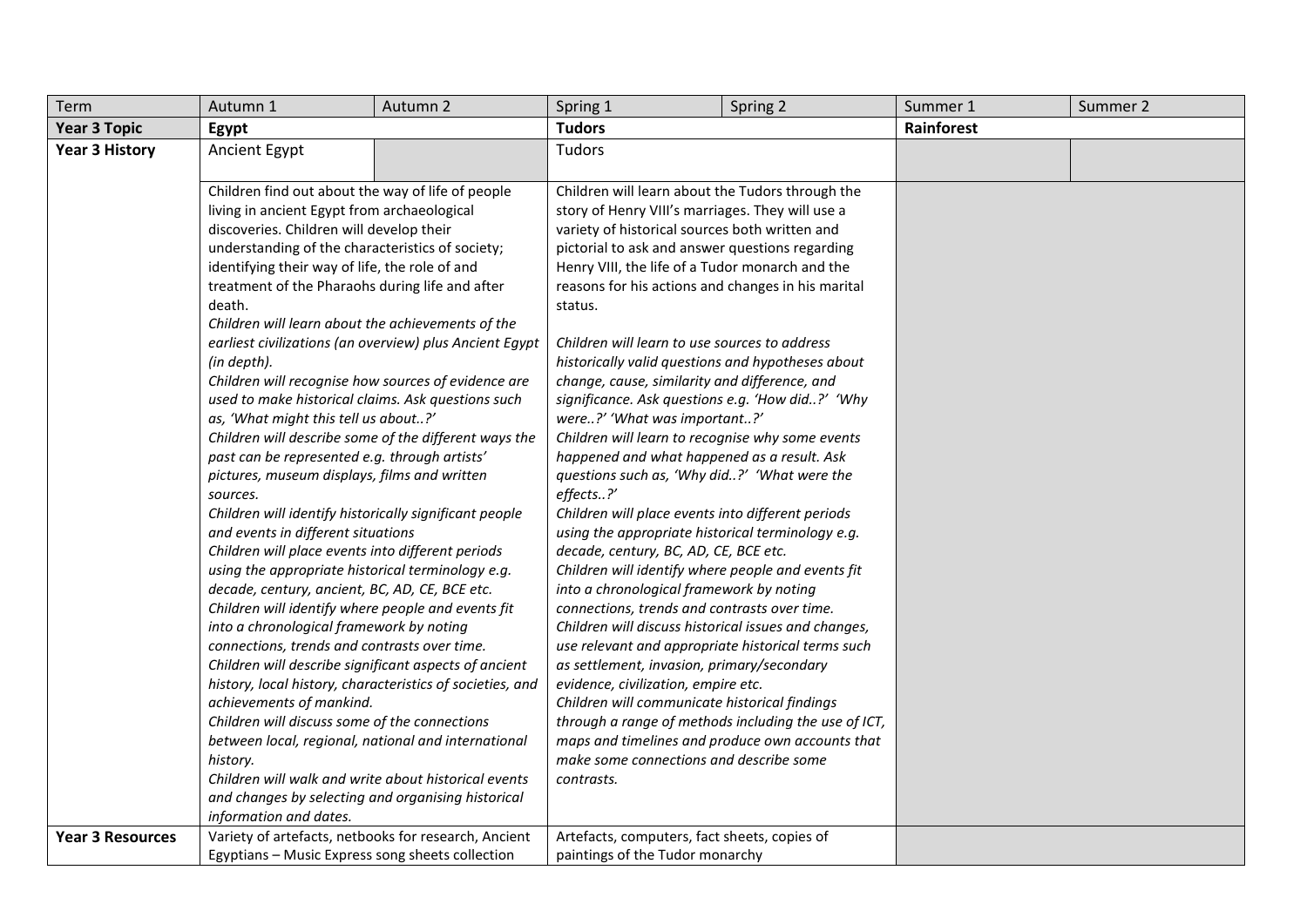| Term                    | Autumn 1             | Autumn 2                 | Spring 1<br>Spring 2                                                                              | Summer 1                                                                     | Summer 2                                                  |
|-------------------------|----------------------|--------------------------|---------------------------------------------------------------------------------------------------|------------------------------------------------------------------------------|-----------------------------------------------------------|
| <b>Year 4 Topic</b>     | <b>Roald Dahl</b>    | <b>The Lake District</b> | <b>Probing the Past - Romans</b>                                                                  | <b>Electricity &amp; Light</b>                                               |                                                           |
|                         | <b>English Focus</b> | <b>Geography Focus</b>   |                                                                                                   | <b>Science Focus</b>                                                         |                                                           |
| <b>Year 4 History</b>   |                      |                          | <b>Romans</b>                                                                                     | Anglo Saxons &                                                               |                                                           |
|                         |                      |                          |                                                                                                   | <b>Vikings</b>                                                               |                                                           |
|                         |                      |                          | Children will learn about the lifestyle of the Ancient                                            | Children will learn about the Roman withdrawal in                            |                                                           |
|                         |                      |                          | Romans in Europe and in Britain.                                                                  | AD 410. They will describe the Anglo Saxon                                   |                                                           |
|                         |                      |                          | Children will learn about religion at the time of the                                             | invasions and settlements and consider the                                   |                                                           |
|                         |                      |                          | Romans, who they worshipped and why.                                                              | lifestyles and culture of the Anglo Saxons. Children                         |                                                           |
|                         |                      |                          |                                                                                                   |                                                                              | will describe the effects of Viking invasions and raids   |
|                         |                      |                          | Children will learn about the Roman Empire and its                                                | and describe the Viking's lifestyle and reasons for                          |                                                           |
|                         |                      |                          | impact on Britain.                                                                                | invading. Children will understand how the Viking                            |                                                           |
|                         |                      |                          | Children will use sources to address historically valid                                           | and Anglo-Saxon reign came to an end.                                        |                                                           |
|                         |                      |                          | questions and hypotheses about change, cause,<br>similarity and difference, and significance. Ask | Children will learn about Britain's settlement by<br>Anglo-Saxons and Scots. |                                                           |
|                         |                      |                          | questions e.g. 'How did?' 'Why were?' 'What was                                                   |                                                                              | Children will learn about the Viking and Anglo-Saxon      |
|                         |                      |                          | important?'                                                                                       | struggle for the Kingdom of England to the time of                           |                                                           |
|                         |                      |                          | Children will recognise why some events happened                                                  | Edward the Confessor.                                                        |                                                           |
|                         |                      |                          | and what happened as a result. Ask questions such                                                 | Children will use sources to address historically valid                      |                                                           |
|                         |                      |                          | as, 'Why did?' 'What were the effects?'                                                           | questions and hypotheses about change, cause,                                |                                                           |
|                         |                      |                          | Children will place events into different periods                                                 | similarity and difference, and significance. Ask                             |                                                           |
|                         |                      |                          | using the appropriate historical terminology e.g.                                                 |                                                                              | questions e.g. 'How did?' 'Why were?' 'What was           |
|                         |                      |                          | decade, century, ancient, Roman, BC, AD, CE, BCE                                                  | important?'                                                                  |                                                           |
|                         |                      |                          | etc.                                                                                              | Children will recognise why some events happened                             |                                                           |
|                         |                      |                          | Children will learn to identify where people and                                                  | and what happened as a result. Ask questions such                            |                                                           |
|                         |                      |                          | events fit into a chronological framework by noting                                               | as, 'Why did?' 'What were the effects?'                                      |                                                           |
|                         |                      |                          | connections, trends and contrasts over time.                                                      | Children will recognise historical events as a                               |                                                           |
|                         |                      |                          | Children will discuss historical issues and changes,                                              | coherent, chronological narrative from the earliest                          |                                                           |
|                         |                      |                          | use relevant and appropriate historical terms such<br>as settlement, invasion, primary/secondary  | times to the present day.<br>Children will explore main events, situations,  |                                                           |
|                         |                      |                          | evidence, civilization, empire etc.                                                               | changes and links within (and across) different                              |                                                           |
|                         |                      |                          | Children will communicate historical findings                                                     | periods e.g. differences/ similarities between                               |                                                           |
|                         |                      |                          | through a range of methods including the use of ICT,                                              | clothes, food, buildings or transport.                                       |                                                           |
|                         |                      |                          | maps and timelines and produce own accounts that                                                  | Children will describe significant aspects of ancient                        |                                                           |
|                         |                      |                          | make some connections and describe some                                                           |                                                                              | history, local history, characteristics of societies, and |
|                         |                      |                          | contrasts.                                                                                        | achievements of mankind.                                                     |                                                           |
|                         |                      |                          |                                                                                                   | Children will discuss some of the connections                                |                                                           |
|                         |                      |                          |                                                                                                   | between local, regional, national and international                          |                                                           |
|                         |                      |                          |                                                                                                   | history and talk and write about historical events                           |                                                           |
|                         |                      |                          |                                                                                                   | and changes by selecting and organising historical                           |                                                           |
|                         |                      |                          |                                                                                                   | information and dates.                                                       |                                                           |
| <b>Year 4 Resources</b> |                      |                          | Artefacts, timelines, iPads, maps, atlases,                                                       | Lancashire Museum artefacts                                                  |                                                           |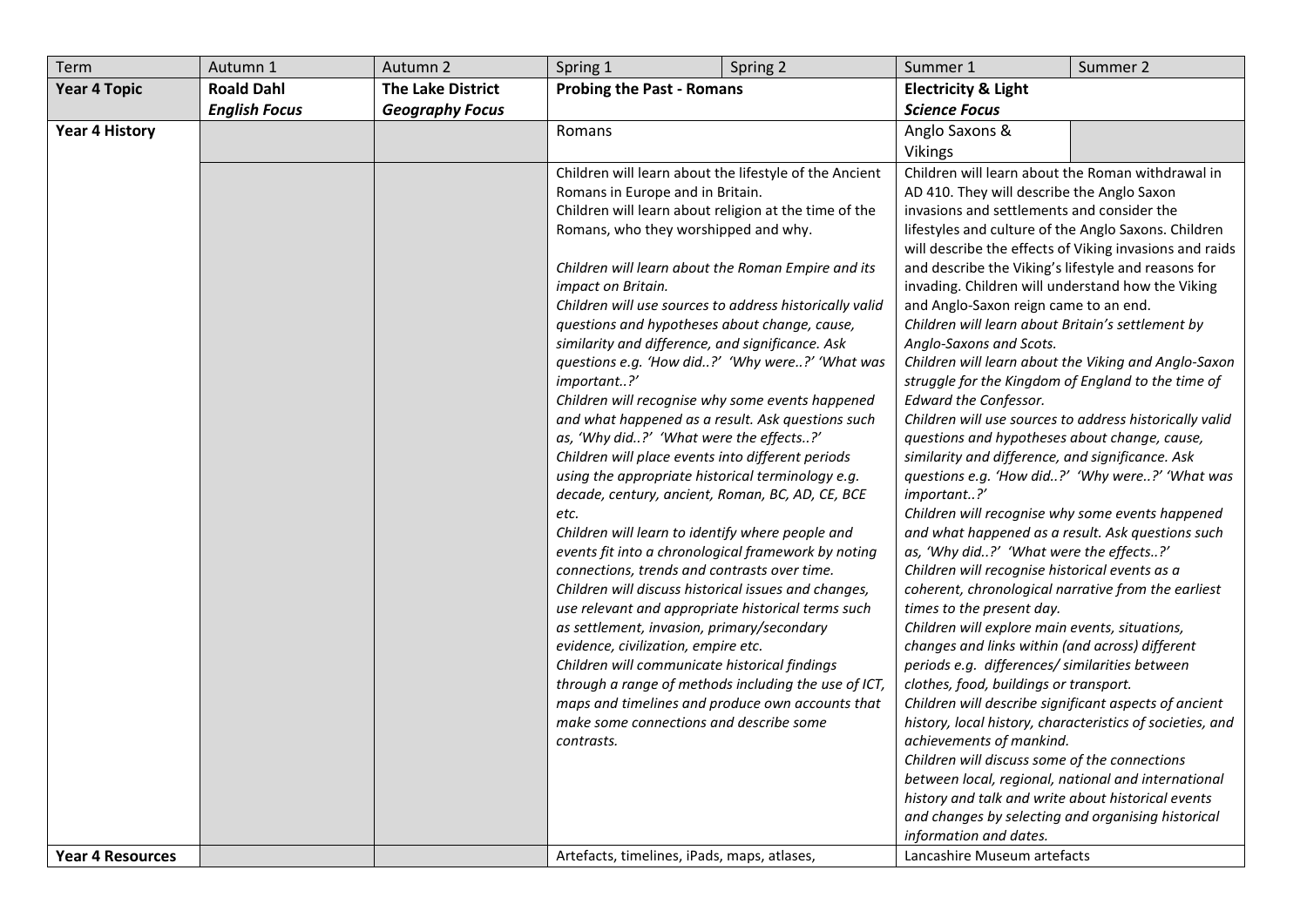| Term                    | Autumn 1                                                                                                                   | Autumn 2              | Spring 1                                                                                                                 | Spring 2 | Summer 1             | Summer 2 |
|-------------------------|----------------------------------------------------------------------------------------------------------------------------|-----------------------|--------------------------------------------------------------------------------------------------------------------------|----------|----------------------|----------|
| <b>Year 5 Topic</b>     | <b>Around the World</b>                                                                                                    | <b>Space</b>          | Probing the Past - World War II                                                                                          |          | <b>Earth Keepers</b> |          |
|                         |                                                                                                                            |                       |                                                                                                                          |          |                      |          |
| <b>Year 5 History</b>   |                                                                                                                            | Stone Age to Iron Age | Local History (WWII)                                                                                                     |          |                      |          |
|                         | Children will learn about the chronology of events including                                                               |                       | Children will learn when the World War II started. They will                                                             |          |                      |          |
|                         | ordering on a timeline.                                                                                                    |                       | learn what primary and secondary source are and begin to use                                                             |          |                      |          |
|                         | They will examine sources of information about the Stone Age                                                               |                       | them to make simple observations about the war.                                                                          |          |                      |          |
|                         | (primary, secondary etc.) and discuss their value and reliability.                                                         |                       | Children will describe what happened during evacuation and                                                               |          |                      |          |
|                         | Children will regularly address and sometimes devise historically                                                          |                       | begin to recognise that it had causes and use sources of                                                                 |          |                      |          |
|                         | valid questions about change, cause, similarity and difference,                                                            |                       | information to make simple observations about the war.                                                                   |          |                      |          |
|                         | and significance by learning about Skara Brae and                                                                          |                       | Children will learn what rationing was and why it was necessary.                                                         |          |                      |          |
|                         | understanding its significance in knowing more about the Stone<br>Age.                                                     |                       | They will learn how the ROF area has changed over time.                                                                  |          |                      |          |
|                         | Children will learn about the differences mining copper brought                                                            |                       | Children will learn about the local history.                                                                             |          |                      |          |
|                         | about from the Stone Age to the Bronze Age. Children will                                                                  |                       | Children will describe the results of historical events, situations                                                      |          |                      |          |
|                         | understand how grave goods were used to give us information                                                                |                       | and changes e.g. the impact on people's lives.                                                                           |          |                      |          |
|                         | about the Bronze Age people and life.                                                                                      |                       | Children will learn to evaluate sources and make inferences.                                                             |          |                      |          |
|                         | Children will understand the changes that occurred over the                                                                |                       | Children will choose relevant sources of evidence to support                                                             |          |                      |          |
|                         | period to how people lived and farmed.                                                                                     |                       | particular lines of enquiry.                                                                                             |          |                      |          |
|                         |                                                                                                                            |                       | Children will recognise that some events, people and changes are<br>judged as more historically significant than others. |          |                      |          |
|                         | Children will learn about the changes in Britain from the Stone<br>Age to the Iron Age.                                    |                       | Children will learn to establish clear chronological narratives                                                          |          |                      |          |
|                         | Children will use a wide range of sources as a basis for research                                                          |                       | across periods and within themes e.g. transport, beliefs, homes                                                          |          |                      |          |
|                         | to answer questions and to test hypotheses.                                                                                |                       | etc.                                                                                                                     |          |                      |          |
|                         | Children will regularly address and sometimes devise historically                                                          |                       | Children will present answers to historical questions and                                                                |          |                      |          |
|                         | valid questions about change and continuity, cause and                                                                     |                       | hypotheses by selecting and organising relevant information                                                              |          |                      |          |
|                         | consequence, similarity and difference, and significance. Ask                                                              |                       | using appropriate dates and terms.                                                                                       |          |                      |          |
|                         | questions such as, 'How did life change?' 'Why do we                                                                       |                       |                                                                                                                          |          |                      |          |
|                         | remember?' 'Why do people disagree?'                                                                                       |                       |                                                                                                                          |          |                      |          |
|                         | Children will recognise how our knowledge of the past is                                                                   |                       |                                                                                                                          |          |                      |          |
|                         | constructed from a range of different sources.                                                                             |                       |                                                                                                                          |          |                      |          |
|                         | Children will sequence events and periods using appropriate                                                                |                       |                                                                                                                          |          |                      |          |
|                         | terms e.g. chronology, legacy, continuity, change, trends.                                                                 |                       |                                                                                                                          |          |                      |          |
|                         | Children will describe and make links between main events,                                                                 |                       |                                                                                                                          |          |                      |          |
|                         | situations and changes within and across different periods of<br>time, as well as between short- and long-term timescales. |                       |                                                                                                                          |          |                      |          |
|                         | Children will choose the most appropriate way of                                                                           |                       |                                                                                                                          |          |                      |          |
|                         | communicating historical findings including the use of ICT, maps                                                           |                       |                                                                                                                          |          |                      |          |
|                         | and timelines.                                                                                                             |                       |                                                                                                                          |          |                      |          |
| <b>Year 5 Resources</b> | Timelines, artefacts                                                                                                       |                       | Artefacts (gas mask, photos, wartime posters for boys and girls),                                                        |          |                      |          |
|                         |                                                                                                                            |                       | books about children in wartime (Lancashire museum loan)                                                                 |          |                      |          |